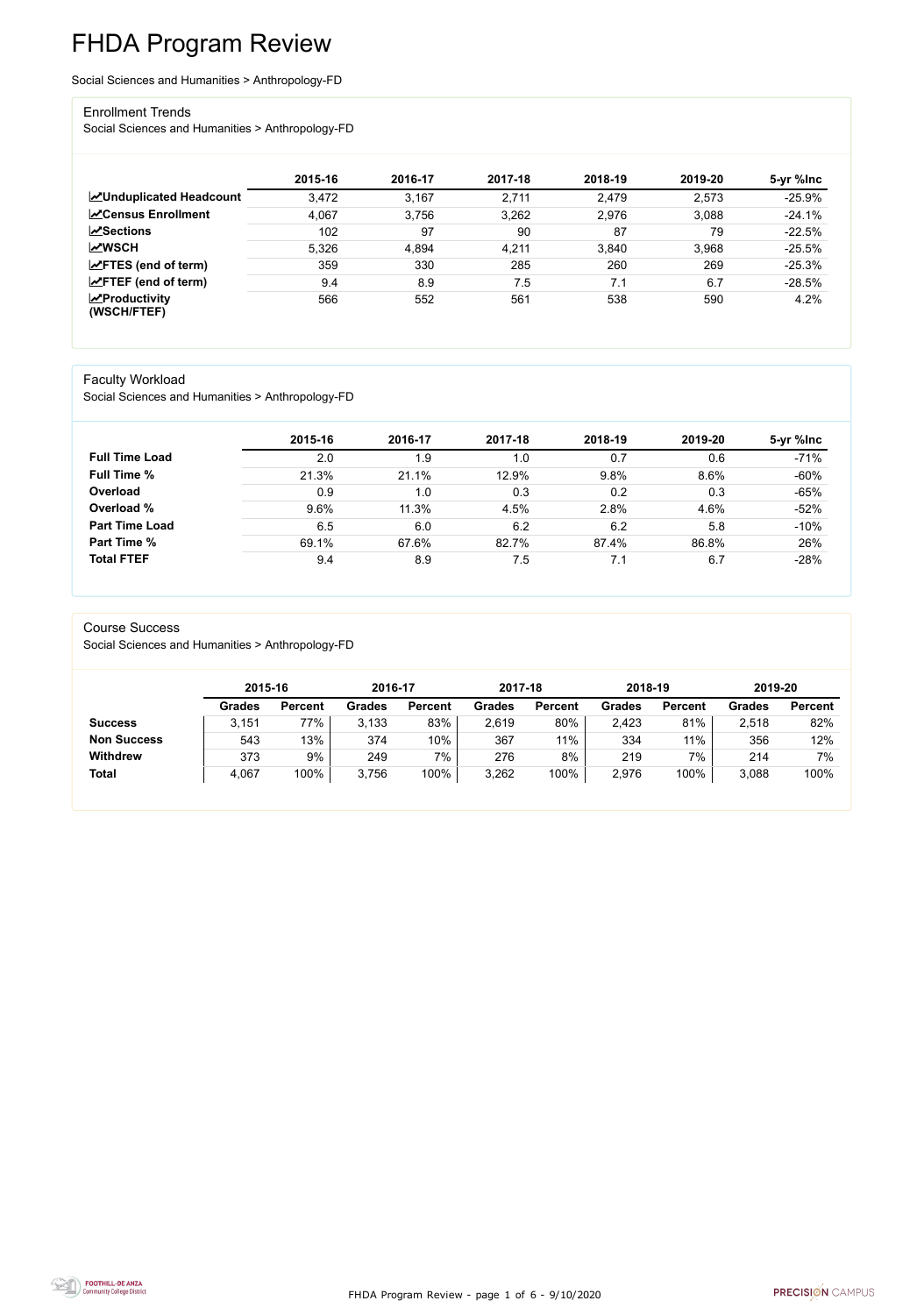FHDA Program Review - page 2 of 6 - 9/10/2020



### Course Success for African American, Latinx, and Filipinx Students

### Course Success for Asian, Native American, Pacific Islander, White, and Decline to State Students

|                    |               | 2015-16        |               | 2016-17        |               | 2017-18        | 2018-19       |                | 2019-20       |                |
|--------------------|---------------|----------------|---------------|----------------|---------------|----------------|---------------|----------------|---------------|----------------|
|                    | <b>Grades</b> | <b>Percent</b> | <b>Grades</b> | <b>Percent</b> | <b>Grades</b> | <b>Percent</b> | <b>Grades</b> | <b>Percent</b> | <b>Grades</b> | <b>Percent</b> |
| <b>Success</b>     | ,205          | 71%            | 1,195         | 78%            | 942           | 73%            | 819           | 72%            | 887           | 73%            |
| <b>Non Success</b> | 318           | 19%            | 222           | 14%            | 203           | 16%            | 194           | 17%            | 215           | 18%            |
| <b>Withdrew</b>    | 182           | 11%            | 122           | 8%             | 142           | 11%            | 128           | 11%            | 117           | 10%            |
| <b>Total</b>       | 1,705         | 100%           | ,539          | 100%           | 1,287         | 100%           | .141          | 100%           | 1,219         | 100%           |

|                    | 2015-16       |                | 2016-17       |                | 2017-18       |                | 2018-19       |                | 2019-20       |                |
|--------------------|---------------|----------------|---------------|----------------|---------------|----------------|---------------|----------------|---------------|----------------|
|                    | <b>Grades</b> | <b>Percent</b> | <b>Grades</b> | <b>Percent</b> | <b>Grades</b> | <b>Percent</b> | <b>Grades</b> | <b>Percent</b> | <b>Grades</b> | <b>Percent</b> |
| <b>Success</b>     | .946          | 82%            | 1,938         | 87%            | .677          | 85%            | ,604          | 87%            | 1,631         | 87%            |
| <b>Non Success</b> | 225           | 10%            | 152           | 7%             | 164           | 8%             | 140           | 8%             | 141           | 8%             |
| <b>Withdrew</b>    | 191           | 8%             | 127           | 6%             | 134           | 7%             | 91            | 5%             | 97            | 5%             |
| <b>Total</b>       | 2,362         | 100%           | 2,217         | 100%           | 1,975         | 100%           | ,835          | 100%           | ,869          | 100%           |
|                    |               |                |               |                |               |                |               |                |               |                |

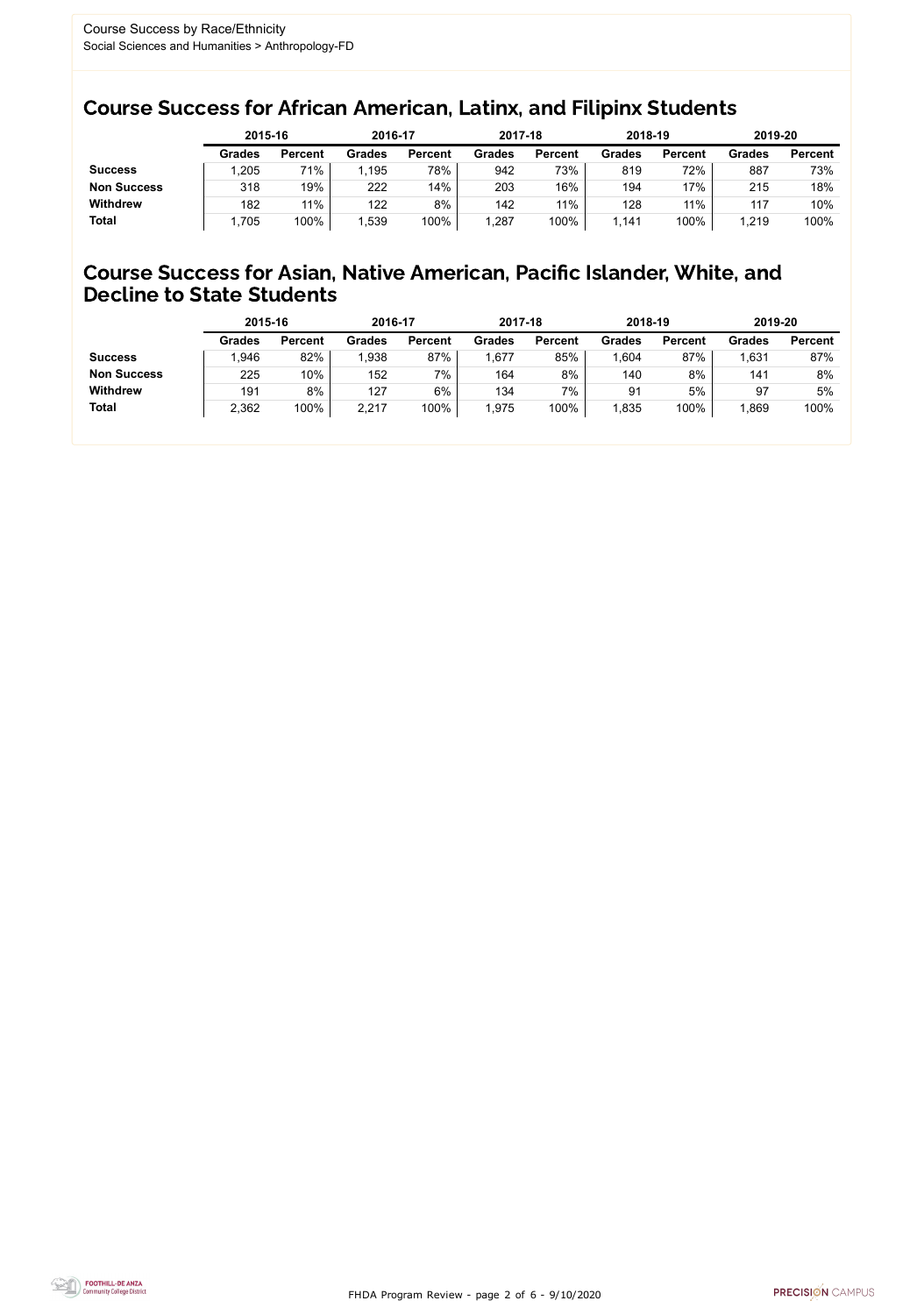FHDA Program Review - page 3 of 6 - 9/10/2020



Some courses may continue to be listed but no longer have data due to renumbering or because the course was not offered in the past five years.



## by Gender

|                     | 2015-16 |                |       | 2016-17        |       | 2017-18        | 2018-19     |                | 2019-20 |                |
|---------------------|---------|----------------|-------|----------------|-------|----------------|-------------|----------------|---------|----------------|
|                     | Enr     | <b>Percent</b> | Enr   | <b>Percent</b> | Enr   | <b>Percent</b> | Enr         | <b>Percent</b> | Enr     | <b>Percent</b> |
| <b>Female</b>       | 1,982   | 49%            | 1,883 | 50%            | 1,520 | 47%            | <b>484,</b> | 50%            | 1,500   | 49%            |
| <b>Male</b>         | 2,060   | 51%            | ,839  | 49%            | 1,715 | 53%            | 1,472       | 49%            | 1,555   | 50%            |
| <b>Non-Binary</b>   |         | 0%             |       | $0\%$          |       | $0\%$          |             | $0\%$          |         | 0%             |
| <b>Not Reported</b> | 25      | $1\%$          | 34    | $1\%$          | 27    | 1%             | 19          | 1%             | 31      | $1\%$          |
| <b>Total</b>        | 4,067   | 100%           | 3,756 | 100%           | 3,262 | 100%           | 2,976       | 100%           | 3,088   | 100%           |

# by Ethnicity

|                         |       | 2015-16        |       | 2016-17        | 2017-18 |                | 2018-19 |                | 2019-20 |                |
|-------------------------|-------|----------------|-------|----------------|---------|----------------|---------|----------------|---------|----------------|
|                         | Enr   | <b>Percent</b> | Enr   | <b>Percent</b> | Enr     | <b>Percent</b> | Enr     | <b>Percent</b> | Enr     | <b>Percent</b> |
| <b>African American</b> | 177   | 4%             | 191   | 5%             | 132     | 4%             | 124     | 4%             | 127     | 4%             |
| Asian                   | 1,605 | 39%            | 1,537 | 41%            | 1,333   | 41%            | 1,236   | 42%            | 1,256   | 41%            |
| <b>Filipinx</b>         | 355   | 9%             | 340   | 9%             | 262     | 8%             | 211     | 7%             | 224     | 7%             |
| Latinx                  | 1,173 | 29%            | 1,008 | 27%            | 893     | 27%            | 806     | 27%            | 868     | 28%            |
| <b>Native American</b>  | 13    | $0\%$          | 15    | 0%             | 17      | $1\%$          | 18      | $1\%$          | 10      | $0\%$          |
| <b>Pacific Islander</b> | 29    | $1\%$          | 35    | $1\%$          | 30      | $1\%$          | 24      | $1\%$          | 25      | 1%             |
| White                   | 647   | 16%            | 574   | 15%            | 550     | 17%            | 513     | 17%            | 489     | 16%            |
| <b>Decline to State</b> | 68    | 2%             | 56    | $1\%$          | 45      | $1\%$          | 44      | $1\%$          | 89      | 3%             |
| <b>Total</b>            | 4,067 | 100%           | 3,756 | 100%           | 3,262   | 100%           | 2,976   | 100%           | 3,088   | 100%           |

## by Age

|              | 2015-16 |                | 2016-17 |                | 2017-18 |                | 2018-19 |                | 2019-20 |                |
|--------------|---------|----------------|---------|----------------|---------|----------------|---------|----------------|---------|----------------|
|              | Enr     | <b>Percent</b> | Enr     | <b>Percent</b> | Enr     | <b>Percent</b> | Enr     | <b>Percent</b> | Enr     | <b>Percent</b> |
| 19 or less   | ,158    | 28%            | 1,003   | 27%            | 839     | 26%            | 748     | 25%            | 1,025   | 33%            |
| $20 - 24$    | 2,319   | 57%            | 2,241   | 60%            | 1,942   | 60%            | 1,734   | 58%            | 1,575   | 51%            |
| 25-39        | 520     | 13%            | 439     | 12%            | 434     | 13%            | 426     | 14%            | 425     | 14%            |
| $40 +$       | 70      | 2%             | 73      | 2%             | 47      | 1%             | 68      | 2%             | 63      | 2%             |
| <b>Total</b> | 4,067   | 100%           | 3,756   | 100%           | 3,262   | 100%           | 2,976   | 100%           | 3,088   | 100%           |

## by Education Level

|                           | 2015-16 |                |       | 2016-17        |       | 2017-18        | 2018-19 |                | 2019-20 |                |
|---------------------------|---------|----------------|-------|----------------|-------|----------------|---------|----------------|---------|----------------|
|                           | Enr     | <b>Percent</b> | Enr   | <b>Percent</b> | Enr   | <b>Percent</b> | Enr     | <b>Percent</b> | Enr     | <b>Percent</b> |
| <b>Bachelor or higher</b> | 52      | $1\%$          | 48    | $1\%$          | 56    | 2%             | 68      | 2%             | 44      | $1\%$          |
| <b>Associate</b>          | 66      | 2%             | 43    | $1\%$          | 36    | $1\%$          | 49      | 2%             | 40      | $1\%$          |
| <b>HS/Equivalent</b>      | 3,690   | 91%            | 3,444 | 92%            | 2,968 | 91%            | 2,682   | 90%            | 2,835   | 92%            |
| <b>All Other</b>          | 259     | $6\%$          | 221   | $6\%$          | 202   | 6%             | 177     | 6%             | 169     | 5%             |
| <b>Total</b>              | 4,067   | 100%           | 3,756 | 100%           | 3,262 | 100%           | 2,976   | 100%           | 3,088   | 100%           |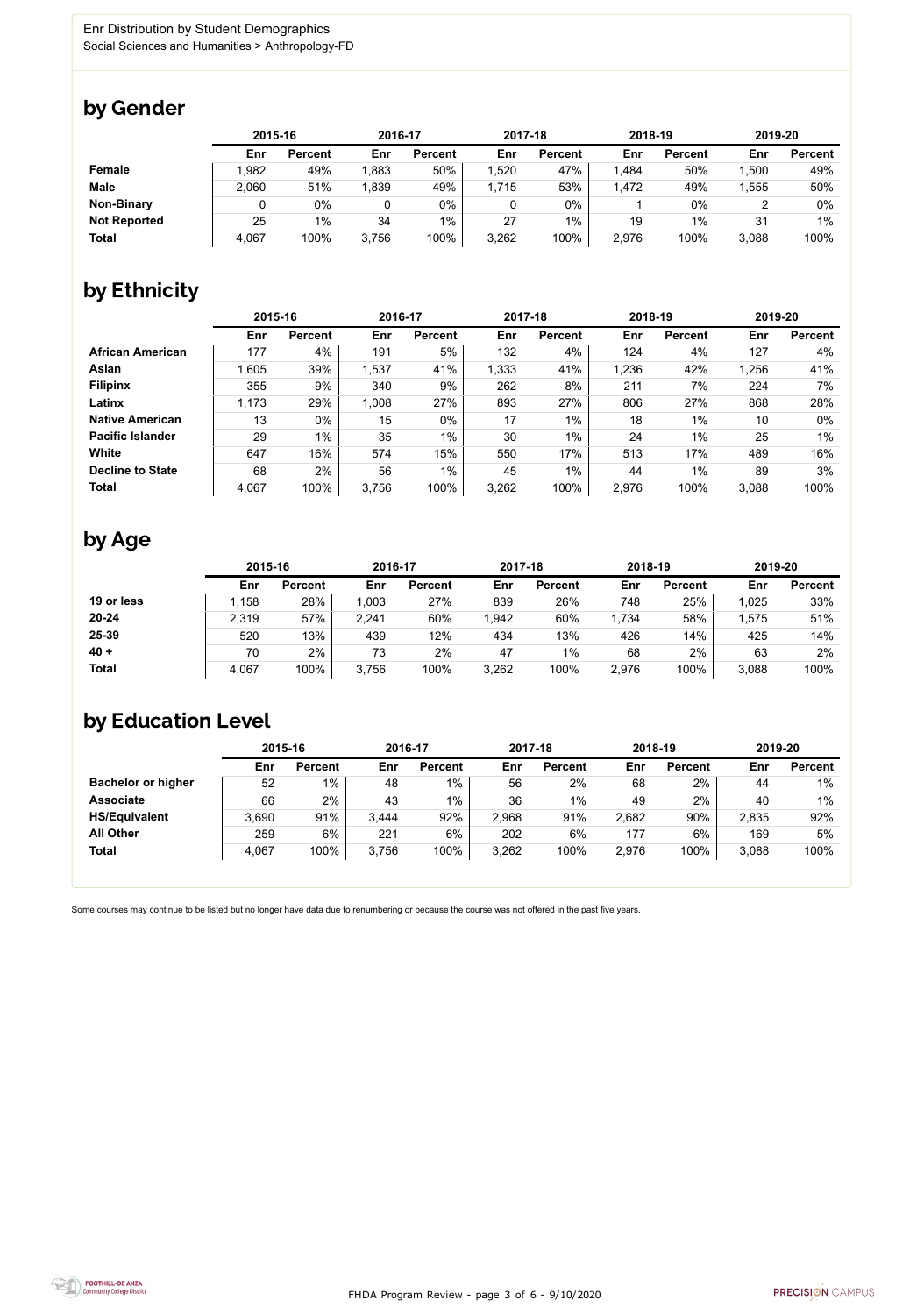FHDA Program Review - page 4 of 6 - 9/10/2020



### Success Rates by Gender Social Sciences and Humanities > Anthropology-FD

|                     |                | 2019-20        |                    |                |                 |                |               |                |  |  |  |  |  |  |
|---------------------|----------------|----------------|--------------------|----------------|-----------------|----------------|---------------|----------------|--|--|--|--|--|--|
|                     | <b>Success</b> |                | <b>Non Success</b> |                | <b>Withdrew</b> |                | <b>Total</b>  |                |  |  |  |  |  |  |
|                     | <b>Grades</b>  | <b>Percent</b> | <b>Grades</b>      | <b>Percent</b> | <b>Grades</b>   | <b>Percent</b> | <b>Grades</b> | <b>Percent</b> |  |  |  |  |  |  |
| Female              | 1,232          | 82%            | 155                | 10%            | 113             | 8%             | ,500          | 100%           |  |  |  |  |  |  |
| <b>Male</b>         | 1,261          | 81%            | 193                | 12%            | 101             | 6%             | ,555          | 100%           |  |  |  |  |  |  |
| <b>Non-Binary</b>   |                | 100%           | 0                  | 0%             | 0               | $0\%$          | ◠<br>∠        | 100%           |  |  |  |  |  |  |
| <b>Not Reported</b> | 23             | 74%            | 8                  | 26%            |                 | $0\%$          | 31            | 100%           |  |  |  |  |  |  |
| All                 | 2,518          | 82%            | 356                | 12%            | 214             | 7%             | 3,088         | 100%           |  |  |  |  |  |  |

|                     |               | 2018-19                              |               |                |               |                 |               |                |  |  |  |  |  |  |
|---------------------|---------------|--------------------------------------|---------------|----------------|---------------|-----------------|---------------|----------------|--|--|--|--|--|--|
|                     |               | <b>Non Success</b><br><b>Success</b> |               |                |               | <b>Withdrew</b> | <b>Total</b>  |                |  |  |  |  |  |  |
|                     | <b>Grades</b> | <b>Percent</b>                       | <b>Grades</b> | <b>Percent</b> | <b>Grades</b> | <b>Percent</b>  | <b>Grades</b> | <b>Percent</b> |  |  |  |  |  |  |
| Female              | 1,199         | 81%                                  | 175           | 12%            | 110           | 7%              | 1,484         | 100%           |  |  |  |  |  |  |
| <b>Male</b>         | 1,209         | 82%                                  | 156           | 11%            | 107           | 7%              | 1,472         | 100%           |  |  |  |  |  |  |
| <b>Non-Binary</b>   |               | 100%                                 |               | $0\%$          | υ             | $0\%$           |               | 100%           |  |  |  |  |  |  |
| <b>Not Reported</b> | 14            | 74%                                  | 3             | 16%            | າ             | 11%             | 19            | 100%           |  |  |  |  |  |  |
| All                 | 2,423         | 81%                                  | 334           | 11%            | 219           | 7%              | 2,976         | 100%           |  |  |  |  |  |  |

|                     |               | 2017-18                                                                 |               |                |               |                |               |                |  |  |  |  |  |
|---------------------|---------------|-------------------------------------------------------------------------|---------------|----------------|---------------|----------------|---------------|----------------|--|--|--|--|--|
|                     |               | <b>Withdrew</b><br><b>Total</b><br><b>Non Success</b><br><b>Success</b> |               |                |               |                |               |                |  |  |  |  |  |
|                     | <b>Grades</b> | <b>Percent</b>                                                          | <b>Grades</b> | <b>Percent</b> | <b>Grades</b> | <b>Percent</b> | <b>Grades</b> | <b>Percent</b> |  |  |  |  |  |
| <b>Female</b>       | 1,248         | 82%                                                                     | 150           | 10%            | 122           | 8%             | ,520          | 100%           |  |  |  |  |  |
| <b>Male</b>         | 1,348         | 79%                                                                     | 215           | 13%            | 152           | 9%             | 1,715         | 100%           |  |  |  |  |  |
| <b>Non-Binary</b>   | 0             | N/A                                                                     |               | N/A            | 0             | N/A            | υ             | 100%           |  |  |  |  |  |
| <b>Not Reported</b> | 23            | 85%                                                                     | 2             | 7%             | 2             | 7%             | 27            | 100%           |  |  |  |  |  |
| All                 | 2,619         | 80%                                                                     | 367           | 11%            | 276           | 8%             | 3,262         | 100%           |  |  |  |  |  |

|                     |               | 2016-17                              |               |                |                 |                |               |                |  |  |
|---------------------|---------------|--------------------------------------|---------------|----------------|-----------------|----------------|---------------|----------------|--|--|
|                     |               | <b>Non Success</b><br><b>Success</b> |               |                | <b>Withdrew</b> |                | <b>Total</b>  |                |  |  |
|                     | <b>Grades</b> | <b>Percent</b>                       | <b>Grades</b> | <b>Percent</b> | <b>Grades</b>   | <b>Percent</b> | <b>Grades</b> | <b>Percent</b> |  |  |
| <b>Female</b>       | 1,605         | 85%                                  | 166           | 9%             | 112             | 6%             | 1,883         | 100%           |  |  |
| <b>Male</b>         | 1,496         | 81%                                  | 206           | 11%            | 137             | 7%             | 1,839         | 100%           |  |  |
| <b>Non-Binary</b>   | 0             | N/A                                  |               | N/A            | 0               | N/A            |               | 100%           |  |  |
| <b>Not Reported</b> | 32            | 94%                                  | 2             | 6%             | 0               | $0\%$          | 34            | 100%           |  |  |
| All                 | 3,133         | 83%                                  | 374           | 10%            | 249             | 7%             | 3,756         | 100%           |  |  |

|                     | 2015-16       |                                      |               |                |               |                 |               |                |  |
|---------------------|---------------|--------------------------------------|---------------|----------------|---------------|-----------------|---------------|----------------|--|
|                     |               | <b>Non Success</b><br><b>Success</b> |               |                |               | <b>Withdrew</b> | <b>Total</b>  |                |  |
|                     | <b>Grades</b> | <b>Percent</b>                       | <b>Grades</b> | <b>Percent</b> | <b>Grades</b> | <b>Percent</b>  | <b>Grades</b> | <b>Percent</b> |  |
| <b>Female</b>       | ,579          | 80%                                  | 244           | 12%            | 159           | 8%              | 1,982         | 100%           |  |
| <b>Male</b>         | ,550          | 75%                                  | 297           | 14%            | 213           | 10%             | 2,060         | 100%           |  |
| <b>Non-Binary</b>   |               | N/A                                  | 0             | N/A            |               | N/A             |               | 100%           |  |
| <b>Not Reported</b> | 22            | 88%                                  | າ             | 8%             |               | 4%              | 25            | 100%           |  |
| All                 | 3,151         | 77%                                  | 543           | 13%            | 373           | 9%              | 4,067         | 100%           |  |

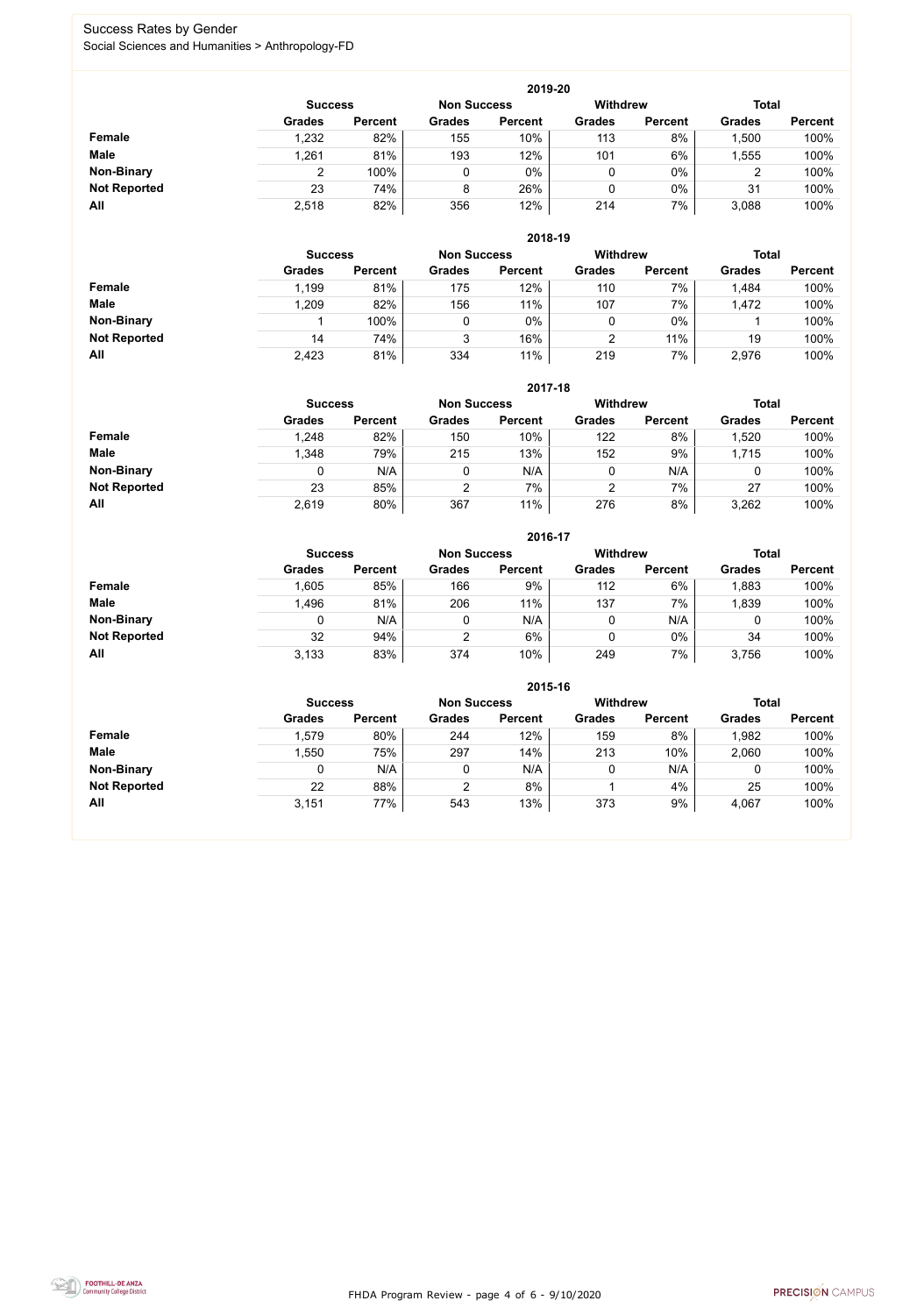FHDA Program Review - page 5 of 6 - 9/10/2020



### Success Rates by Age Social Sciences and Humanities > Anthropology-FD

|            | 2019-20        |                    |               |                |                                 |                |               |                |  |  |
|------------|----------------|--------------------|---------------|----------------|---------------------------------|----------------|---------------|----------------|--|--|
|            | <b>Success</b> | <b>Non Success</b> |               |                | <b>Total</b><br><b>Withdrew</b> |                |               |                |  |  |
|            | <b>Grades</b>  | <b>Percent</b>     | <b>Grades</b> | <b>Percent</b> | <b>Grades</b>                   | <b>Percent</b> | <b>Grades</b> | <b>Percent</b> |  |  |
| 19 or less | 855            | 83%                | 102           | 10%            | 68                              | 7%             | 1,025         | 100%           |  |  |
| $20 - 24$  | 1,282          | 81%                | 194           | 12%            | 99                              | 6%             | 1,575         | 100%           |  |  |
| 25-39      | 330            | 78%                | 54            | 13%            | 41                              | 10%            | 425           | 100%           |  |  |
| $40 +$     | 51             | 81%                | 6             | 10%            | 6                               | 10%            | 63            | 100%           |  |  |
| All        | 2,518          | 82%                | 356           | 12%            | 214                             | 7%             | 3,088         | 100%           |  |  |

|            | 2018-19        |                    |               |                 |               |                |               |                |  |
|------------|----------------|--------------------|---------------|-----------------|---------------|----------------|---------------|----------------|--|
|            | <b>Success</b> | <b>Non Success</b> |               | <b>Withdrew</b> |               | <b>Total</b>   |               |                |  |
|            | <b>Grades</b>  | <b>Percent</b>     | <b>Grades</b> | <b>Percent</b>  | <b>Grades</b> | <b>Percent</b> | <b>Grades</b> | <b>Percent</b> |  |
| 19 or less | 641            | 86%                | 82            | 11%             | 25            | 3%             | 748           | 100%           |  |
| $20 - 24$  | 1,408          | 81%                | 188           | 11%             | 138           | 8%             | 1,734         | 100%           |  |
| 25-39      | 319            | 75%                | 55            | 13%             | 52            | 12%            | 426           | 100%           |  |
| $40 +$     | 55             | 81%                | 9             | 13%             | 4             | 6%             | 68            | 100%           |  |
| All        | 2,423          | 81%                | 334           | 11%             | 219           | 7%             | 2,976         | 100%           |  |

|            | 2017-18                              |                |               |                |                 |                |               |                |  |  |
|------------|--------------------------------------|----------------|---------------|----------------|-----------------|----------------|---------------|----------------|--|--|
|            | <b>Non Success</b><br><b>Success</b> |                |               |                | <b>Withdrew</b> |                | <b>Total</b>  |                |  |  |
|            | <b>Grades</b>                        | <b>Percent</b> | <b>Grades</b> | <b>Percent</b> | <b>Grades</b>   | <b>Percent</b> | <b>Grades</b> | <b>Percent</b> |  |  |
| 19 or less | 709                                  | 85%            | 66            | 8%             | 64              | 8%             | 839           | 100%           |  |  |
| $20 - 24$  | 1,532                                | 79%            | 247           | 13%            | 163             | 8%             | 1,942         | 100%           |  |  |
| 25-39      | 343                                  | 79%            | 51            | 12%            | 40              | 9%             | 434           | 100%           |  |  |
| $40 +$     | 35                                   | 74%            | 3             | 6%             | 9               | 19%            | 47            | 100%           |  |  |
| All        | 2,619                                | 80%            | 367           | 11%            | 276             | 8%             | 3,262         | 100%           |  |  |

|            | 2016-17        |                    |               |                 |               |                |               |                |  |  |
|------------|----------------|--------------------|---------------|-----------------|---------------|----------------|---------------|----------------|--|--|
|            | <b>Success</b> | <b>Non Success</b> |               | <b>Withdrew</b> |               |                | <b>Total</b>  |                |  |  |
|            | <b>Grades</b>  | <b>Percent</b>     | <b>Grades</b> | <b>Percent</b>  | <b>Grades</b> | <b>Percent</b> | <b>Grades</b> | <b>Percent</b> |  |  |
| 19 or less | 866            | 86%                | 97            | 10%             | 40            | 4%             | 1,003         | 100%           |  |  |
| $20 - 24$  | 1,863          | 83%                | 219           | 10%             | 159           | 7%             | 2,241         | 100%           |  |  |
| 25-39      | 338            | 77%                | 55            | 13%             | 46            | 10%            | 439           | 100%           |  |  |
| $40 +$     | 66             | 90%                | 3             | 4%              | 4             | 5%             | 73            | 100%           |  |  |
| <b>All</b> | 3,133          | 83%                | 374           | 10%             | 249           | 7%             | 3,756         | 100%           |  |  |

|            | 2015-16                              |                |               |                |                 |                |               |                |  |
|------------|--------------------------------------|----------------|---------------|----------------|-----------------|----------------|---------------|----------------|--|
|            | <b>Non Success</b><br><b>Success</b> |                |               |                | <b>Withdrew</b> |                | <b>Total</b>  |                |  |
|            | <b>Grades</b>                        | <b>Percent</b> | <b>Grades</b> | <b>Percent</b> | <b>Grades</b>   | <b>Percent</b> | <b>Grades</b> | <b>Percent</b> |  |
| 19 or less | 911                                  | 79%            | 160           | 14%            | 87              | 8%             | 1,158         | 100%           |  |
| $20 - 24$  | 1,785                                | 77%            | 308           | 13%            | 226             | 10%            | 2,319         | 100%           |  |
| 25-39      | 397                                  | 76%            | 69            | 13%            | 54              | 10%            | 520           | 100%           |  |
| $40 +$     | 58                                   | 83%            | 6             | 9%             | 6               | 9%             | 70            | 100%           |  |
| All        | 3,151                                | 77%            | 543           | 13%            | 373             | 9%             | 4,067         | 100%           |  |